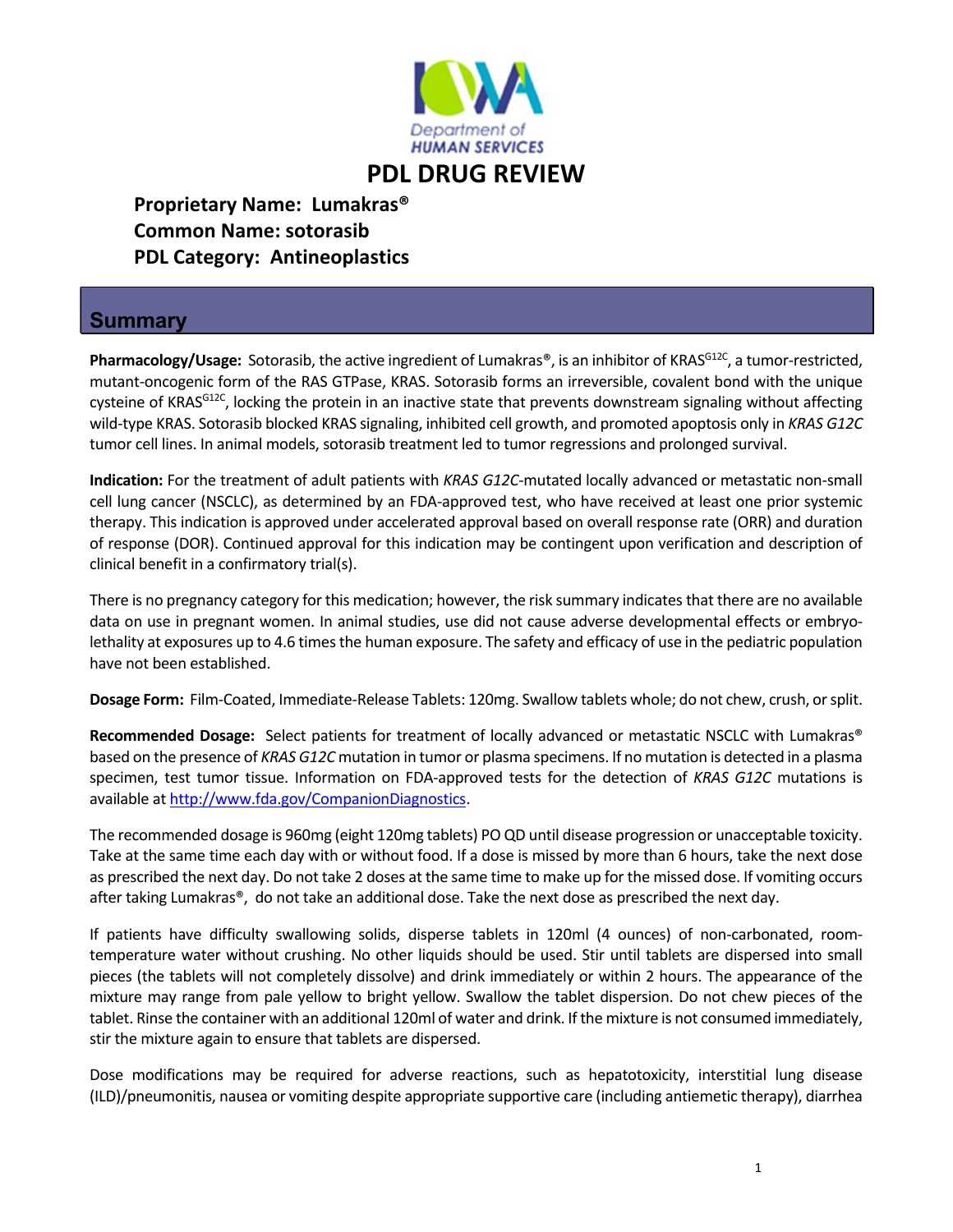despite appropriate supportive care (including anti‐diarrheal therapy), or other adverse reactions. Refer to the prescribing information for additional information.

No clinically meaningful differences in the pharmacokinetics of sotorasib were observed based on mild and moderate renal impairment or mild hepatic impairment. The effect of severe renal impairment or moderate to severe hepatic impairment on sotorasib pharmacokinetics has not been studied.

**Drug Interactions:** Coadministration of Lumakras® with gastric acid‐reducing agents decreased sotorasib concentrations, which may reduce the efficacy of sotorasib. Avoid coadministration of Lumakras® with proton pump inhibitors (PPIs), H2 receptor antagonists, and locally acting antacids. If coadministration with an acid-reducing agent cannot be avoided, administer Lumakras® 4 hours before or 10 hours after administration of a locally acting antacid.

Coadministration of Lumakras® with a strong CYP3A4 inducer decreased sotorasib concentrations, which may reduce the efficacy of sotorasib. Avoid coadministration of Lumakras® with strong CYP3A4 inducers.

Coadministration of Lumakras® with a CYP3A4 substrate decreased its plasma concentrations, which may reduce the efficacy of the substrate. Avoid coadministration of Lumakras® with CYP3A4 sensitive substrates, for which minimal concentration changes may lead to therapeutic failures of the substrate. If coadministration cannot be avoided, increase the sensitive CYP3A4 substrate dosage per its prescribing information.

Coadministration of Lumakras® with a P‐gp substrate (digoxin) increased digoxin plasma levels, which may increase the adverse reactions of digoxin. Avoid coadministration of Lumakras® with P‐gp substrates, for which minimal concentration changes may lead to serious toxicities. If coadministration cannot be avoided, decrease the P‐gp substrate dosage per its prescribing information.

**Box Warning:** There is no box warning listed with this product.

Common Adverse Drug Reactions: Listed % incidence for adverse drug reactions= reported % incidence for drug (Lumakras®) for all grades. Please note that there was no placebo data in the prescribing information to compare *with.* The most frequently reported adverse events included diarrhea (42%), nausea (26%), vomiting (17%), constipation (16%), abdominal pain (15%), hepatotoxicity (25%), cough (20%), dyspnea (16%), musculoskeletal pain (35%), arthralgia (12%), fatigue (26%), edema (15%), decreased appetite (13%), pneumonia (12%), and rash (12%). Laboratory abnormalities included increased aspartate aminotransferase (39%), increased alanine aminotransferase (38%), decreased calcium (35%), increased alkaline phosphatase (33%), increased urine protein (29%), decreased sodium (28%), decreased albumin (22%), decreased lymphocytes (48%), decreased hemoglobin (43%), and increased activated partial thromboplastin time (23%).

Lumakras® can cause hepatotoxicity, which may lead to drug-induced livery injury and hepatitis. In a phase 3 study, the median time to first onset of increased ALT/AST was 9 weeks, and increased ALT/AST leading to dose interruption or reduction occurred in 7% of patients. Lumakras® was discontinued due to increased ALT/AST in 2% of patients. Monitor liver function tests (ALT, AST, and total bilirubin) prior to starting treatment, every 3 weeks for the first 3 months of treatment, then once a month or as clinically indicated, with more frequent testing in patients who develop transaminase and/or bilirubin elevations. Withhold, reduce dose, or permanently discontinue Lumakras® based on severity of adverse reactions.

Lumakras® can cause ILD/pneumonitis that can be fatal. In a phase 3 study, the median time to first onset for ILD/pneumonitis was 2 weeks (range 2 to 18 weeks). Lumakras® was discontinued due to ILD/pneumonitis in 0.6% of patients. Monitor patients for new or worsening pulmonary symptoms indicative of ILD/pneumonitis. Immediately withhold Lumakras® in patients with suspected ILD/pneumonitis and permanently discontinue Lumakras® if no other potential causes of ILD/pneumonitis are identified.

**Contraindications:** There are no contraindications listed with this product.

**Manufacturer:** Amgen Inc